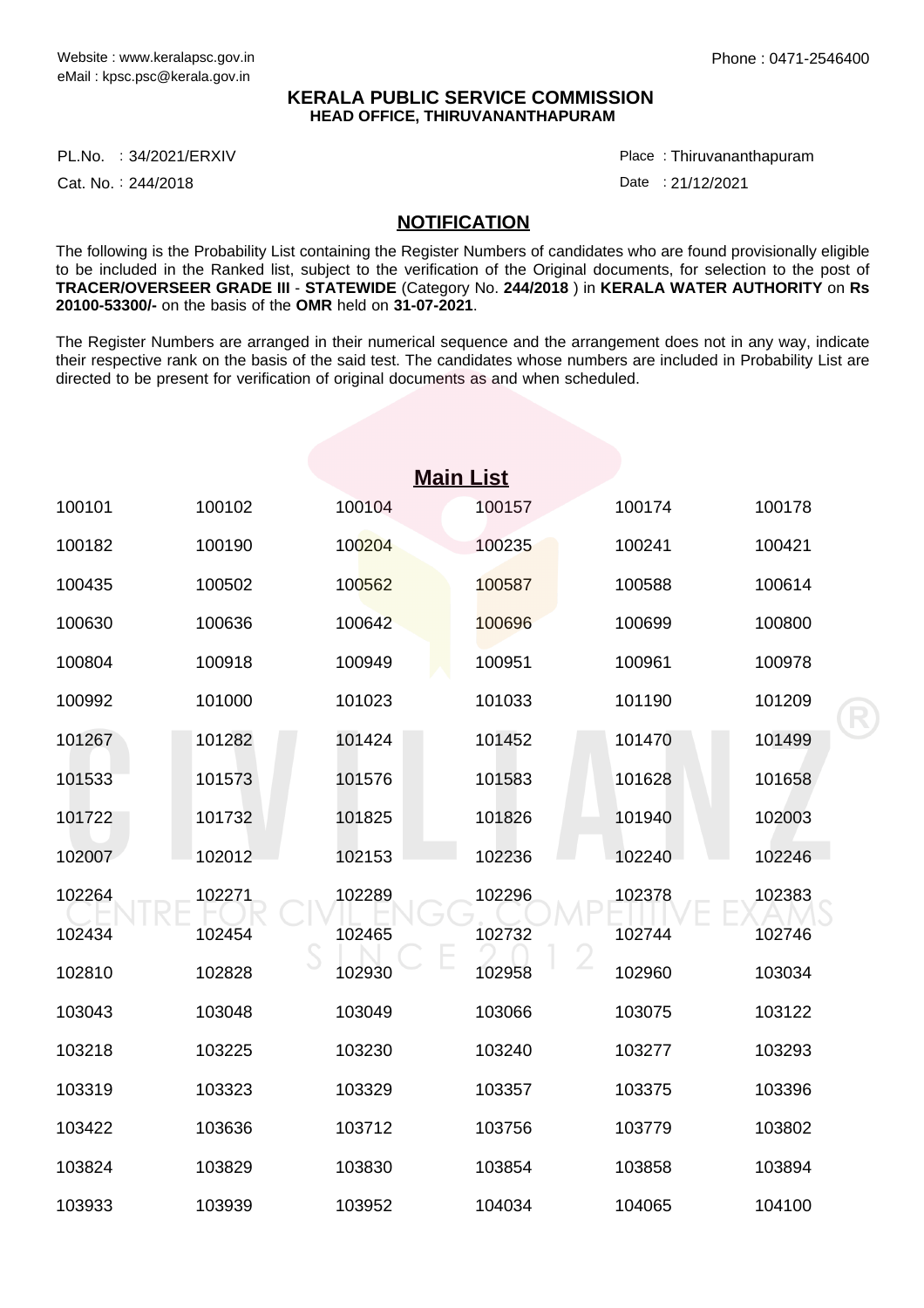|        |        |        |             |        | 5 I A I E |
|--------|--------|--------|-------------|--------|-----------|
| 104158 | 104194 | 104333 | 104341      | 104479 | 104533    |
| 104601 | 104759 | 104778 | 104806      | 104881 | 104888    |
| 104935 | 104973 | 105004 | 105014      | 105023 | 105040    |
| 105041 | 105053 | 105127 | 105197      | 105267 | 105309    |
| 105405 | 105456 | 105475 | 105535      | 105543 | 105569    |
| 105683 | 105711 | 105727 | 105848      | 105857 | 105914    |
| 105938 | 106100 | 106138 | 106384      | 106467 | 106482    |
| 106487 | 106516 | 106555 | 106641      | 106717 | 106800    |
| 106893 | 106919 | 106972 | 107006      | 107018 | 107068    |
| 107094 | 107111 | 107179 | 107234      | 107262 | 107264    |
| 107381 | 107536 | 107622 | 107688      | 107711 | 107722    |
| 107737 | 107755 | 107775 | 107787      | 107838 | 107952    |
| 108004 | 108021 | 108063 | 108122      | 108130 | 108179    |
| 108195 | 108204 | 108212 | 108305      | 108407 | 108423    |
| 108428 | 108441 | 108445 | 108448      | 108487 | 108515    |
| 108544 | 108550 | 108593 | 108612      | 108615 | 108619    |
| 108682 | 108716 | 108746 | 108748      | 108770 | 108842    |
| 108858 | 108884 | 108904 | 108907      | 108920 | 108921    |
| 108958 | 108989 | 108991 | 108992      | 109016 | 109045    |
| 109047 | 109055 | 109069 | 109098      | 109125 | 109131    |
| 109194 | 109195 | 109207 | 109212      | 109216 | 109247    |
| 109274 | 109320 | 109337 | 109359      | 109382 | 109436    |
| 109467 | 109526 | 109537 | 109568      | 109580 | 109584    |
| 109591 | 109654 | 109661 | Z<br>109682 | 109690 | 109706    |
| 109727 | 109747 | 109752 | 109753      | 109772 | 109777    |
| 109788 | 109818 | 109833 | 109870      | 109905 | 109916    |
| 109931 | 109945 | 109953 | 109962      | 109972 | 109977    |
| 109987 | 110015 | 110018 | 110019      | 110021 | 110025    |
| 110045 | 110080 | 110117 | 110135      | 110146 | 110172    |
| 110176 | 110189 | 110199 | 110213      | 110216 | 110218    |
| 110247 | 110254 | 110267 | 110270      | 110282 | 110288    |
| 110334 | 110343 | 110358 | 110368      | 110496 | 110498    |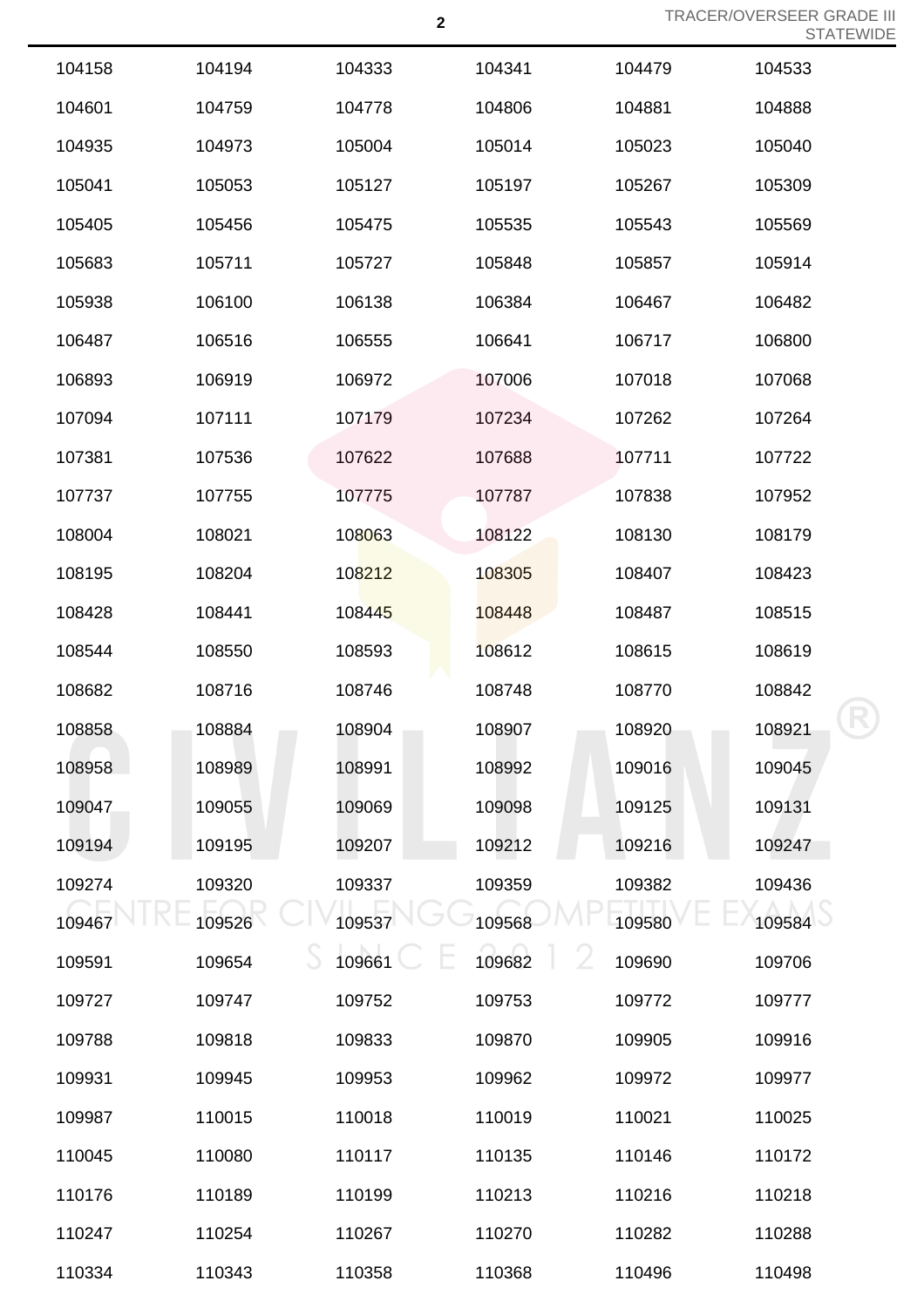|        |        |        |        |        | <b>SIAIL</b> |
|--------|--------|--------|--------|--------|--------------|
| 110499 | 110524 | 110532 | 110536 | 110548 | 110556       |
| 110567 | 110589 | 110605 | 110624 | 110627 | 110642       |
| 110647 | 110654 | 110672 | 110714 | 110732 | 110738       |
| 110747 | 110766 | 110817 | 110859 | 110905 | 110962       |
| 111005 | 111022 | 111041 | 111043 | 111046 | 111047       |
| 111051 | 111065 | 111088 | 111099 | 111101 | 111102       |
| 111194 | 111199 | 111333 | 111337 | 111371 | 111412       |
| 111423 | 111534 | 111545 | 111589 | 111620 | 111662       |
| 111692 | 111759 | 111824 | 111889 | 111900 | 111929       |
| 111937 | 112008 | 112014 | 112020 | 112089 | 112165       |
| 112254 | 112308 | 112339 | 112395 | 112399 | 112433       |
| 112443 | 112519 | 112526 | 112531 | 112614 | 112624       |
| 112626 | 112722 | 112765 | 112990 | 113029 | 113087       |
| 113115 | 113127 | 113153 | 113155 | 113187 | 113189       |
| 113270 | 113297 | 113329 | 113341 | 113360 | 113401       |
| 113429 | 113438 | 113464 | 113488 | 113519 | 113540       |
| 113544 | 113575 | 113615 | 113635 | 113681 | 113710       |
| 113717 | 113733 | 113778 | 113790 | 113813 | 113851       |
| 113853 | 113960 | 113966 | 114005 | 114014 | 114029       |
| 114056 | 114074 | 114096 | 114112 | 114122 | 114132       |
| 114147 | 114152 | 114158 | 114173 | 114200 | 114201       |
| 114211 | 114216 | 114275 | 114290 | 114303 | 114337       |
| 114348 | 114497 | 114544 | 114554 | 114566 | 114583       |
| 114632 | 114633 | 114635 | 114658 | 114699 | 114728       |
| 114731 | 114735 | 114748 | 114756 | 114779 | 114781       |
| 114790 | 114794 | 114822 | 114829 | 114893 | 114902       |
| 114975 | 115135 | 115198 | 115235 | 115266 | 115359       |
| 115459 | 115487 | 115493 | 115496 | 115551 | 115667       |
| 115678 | 115762 | 115890 | 115895 | 115897 | 115943       |
| 115964 | 115966 | 115975 | 116016 | 116033 | 116053       |
| 116082 | 116084 | 116123 | 116187 | 116234 | 116254       |
| 116286 | 116328 | 116330 | 116434 | 116476 | 116497       |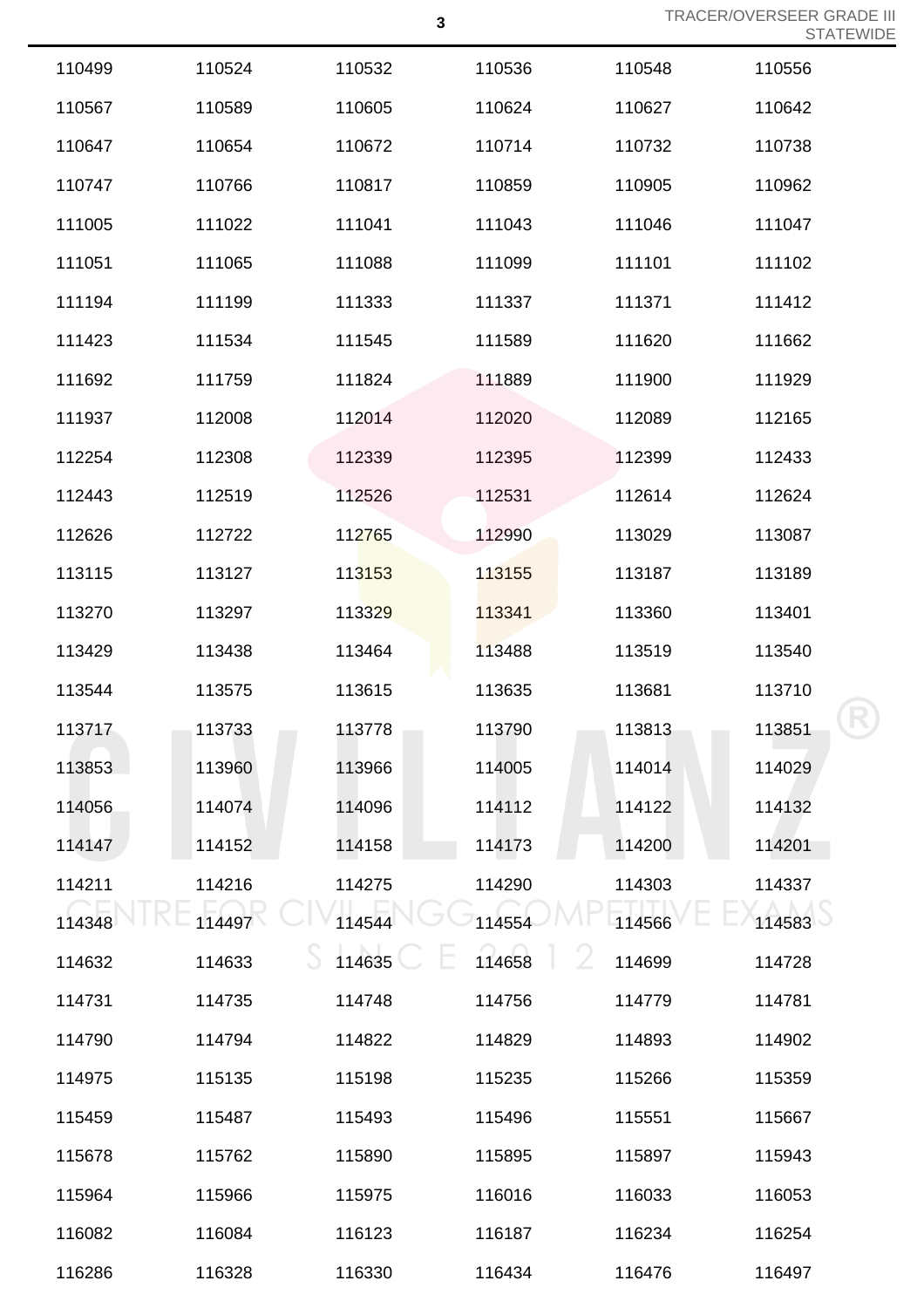|        |        |        |        |        | ◡ ╷┌╮ ╷ ∟ |
|--------|--------|--------|--------|--------|-----------|
| 116505 | 116519 | 116529 | 116550 | 116566 | 116610    |
| 116640 | 116651 | 116669 | 116762 | 116770 | 116796    |
| 116801 | 116858 | 116873 | 116997 | 117007 | 117062    |
| 117131 | 117138 | 117211 | 117262 | 117312 | 117348    |
| 117351 | 117359 | 117361 | 117431 | 117450 | 117454    |
| 117532 | 117546 | 117562 | 117574 | 117617 | 117709    |
| 117778 | 117913 | 118014 | 118106 | 118283 | 118349    |
| 118481 | 118615 | 118672 | 118676 | 118702 | 118871    |
| 118873 | 118904 | 118905 | 118909 | 118923 | 118963    |
| 118984 | 119138 | 119190 | 119331 | 119343 | 119347    |
| 119406 | 119411 | 119460 | 119480 | 119512 | 119568    |
| 119596 | 119598 | 119624 | 119628 | 119647 | 119725    |
| 119740 | 119917 | 119932 | 119939 | 119948 | 119993    |
| 119996 | 119997 | 120039 | 120054 | 120063 | 120091    |
| 120094 | 120099 | 120156 | 120158 | 120265 | 120287    |
| 120339 | 120343 | 120355 | 120390 | 120397 | 120450    |
| 120451 | 120500 | 120534 | 120658 | 120712 | 120725    |
| 120736 | 120784 | 120819 | 120862 | 120904 | 120936    |
| 121010 | 121074 | 121130 | 121182 | 121199 | 121239    |
| 121357 | 121381 | 121390 | 121498 | 121505 | 121522    |
| 121553 | 121627 | 121715 | 121732 | 121767 | 121812    |
| 121848 | 121853 | 121931 | 121954 | 121955 | 121980    |
| 121993 | 122086 | 122168 | 122287 | 122318 | 122356    |
| 122417 | 122420 | 122426 | 122432 | 122440 | 122444    |
| 122462 | 122485 | 122586 | 122605 | 122660 | 122691    |
| 122699 | 122725 | 122740 | 122826 | 122846 | 122853    |
| 122855 | 122882 | 122913 | 122928 | 122971 | 123011    |
| 123022 | 123042 | 123043 | 123049 | 123054 | 123069    |
| 123080 | 123087 | 123098 | 123108 | 123119 | 123130    |
| 123146 | 123190 | 123198 | 123210 | 123219 | 123235    |
| 123239 | 123250 | 123266 | 123304 | 123341 | 123342    |
| 123366 | 123398 | 123403 | 123458 | 123472 | 123487    |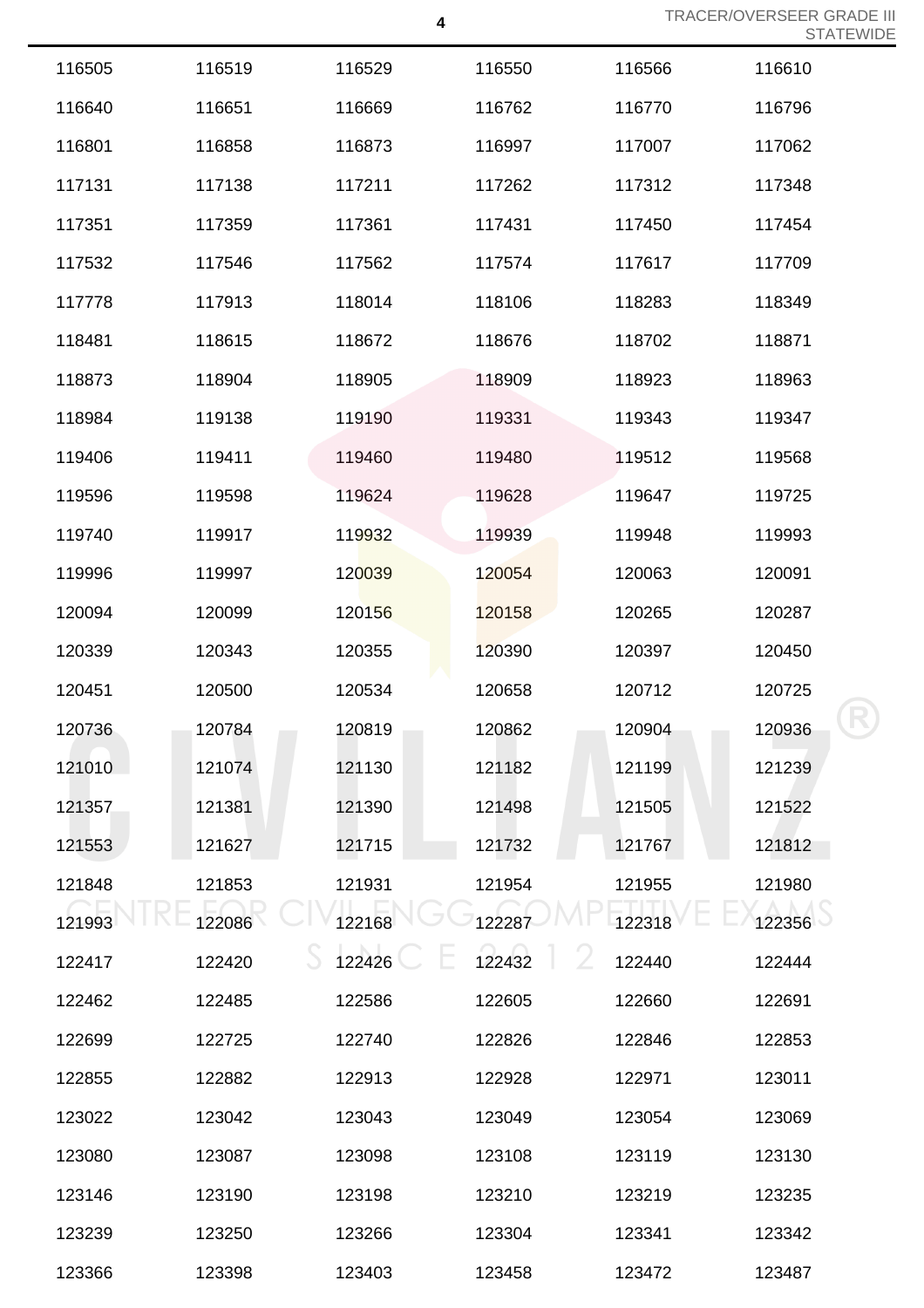| 123490 | 123497 | 123499 | 123518 | 123530 | 123535 |
|--------|--------|--------|--------|--------|--------|
| 123541 | 123556 | 123557 | 123559 | 123578 | 123610 |
| 123626 | 123725 | 123727 | 123731 | 123738 | 123766 |
| 123802 | 123803 | 123810 | 123812 | 123814 | 123836 |
| 123837 | 123850 | 123854 | 123863 | 123874 | 123881 |
| 123904 | 123922 | 123936 | 123955 | 123990 | 123998 |
| 124017 | 124049 | 124106 | 124117 | 124118 | 124122 |
| 124135 | 124138 | 124163 | 124164 | 124174 | 124201 |
| 124212 | 124225 | 124229 | 124243 | 124259 | 124287 |
| 124294 | 124296 | 124316 | 124321 | 124333 | 124352 |
| 124381 | 124385 | 124386 | 124387 | 124406 | 124408 |
| 124422 | 124436 | 124443 | 124445 | 124456 | 124487 |
| 124494 | 124511 | 124530 | 124537 | 124563 | 124574 |
| 124631 | 124646 | 124657 | 124663 | 124675 | 124678 |
| 124740 | 124749 | 124781 | 124832 | 124848 | 124892 |
| 124902 | 124911 | 124924 | 124970 | 124985 | 124991 |
| 124997 | 125002 | 125024 | 125027 | 125029 | 125075 |
| 125077 | 125090 | 125101 | 125145 | 125153 | 125155 |
| 125187 | 125213 | 125220 | 125288 | 125312 | 125330 |
| 125423 | 125435 | 125466 | 125479 | 125504 | 125523 |
| 125528 | 125530 | 125553 | 125577 | 125584 | 125597 |
| 125621 | 125698 | 125766 | 125916 | 125985 | 126091 |
| 126134 | 126227 | 126237 | 126302 | 126337 | 126339 |
| 126345 | 126357 | 126434 | 126484 | 126489 | 126600 |
| 126663 | 126710 | 126714 | 126730 | 126790 | 126795 |
| 126933 | 126950 | 126964 | 126969 | 126971 | 127033 |
| 127144 | 127164 | 127189 | 127401 | 127452 | 127461 |
| 127472 | 127514 | 127527 | 127573 | 127606 | 127615 |
| 127616 | 127619 | 127624 | 127637 | 127652 | 127671 |
| 127771 | 127781 | 127783 | 127788 | 127792 | 127793 |
| 127795 | 127827 | 127830 | 127849 | 127860 | 127876 |
| 127898 | 127917 | 127946 | 127969 | 127979 | 127980 |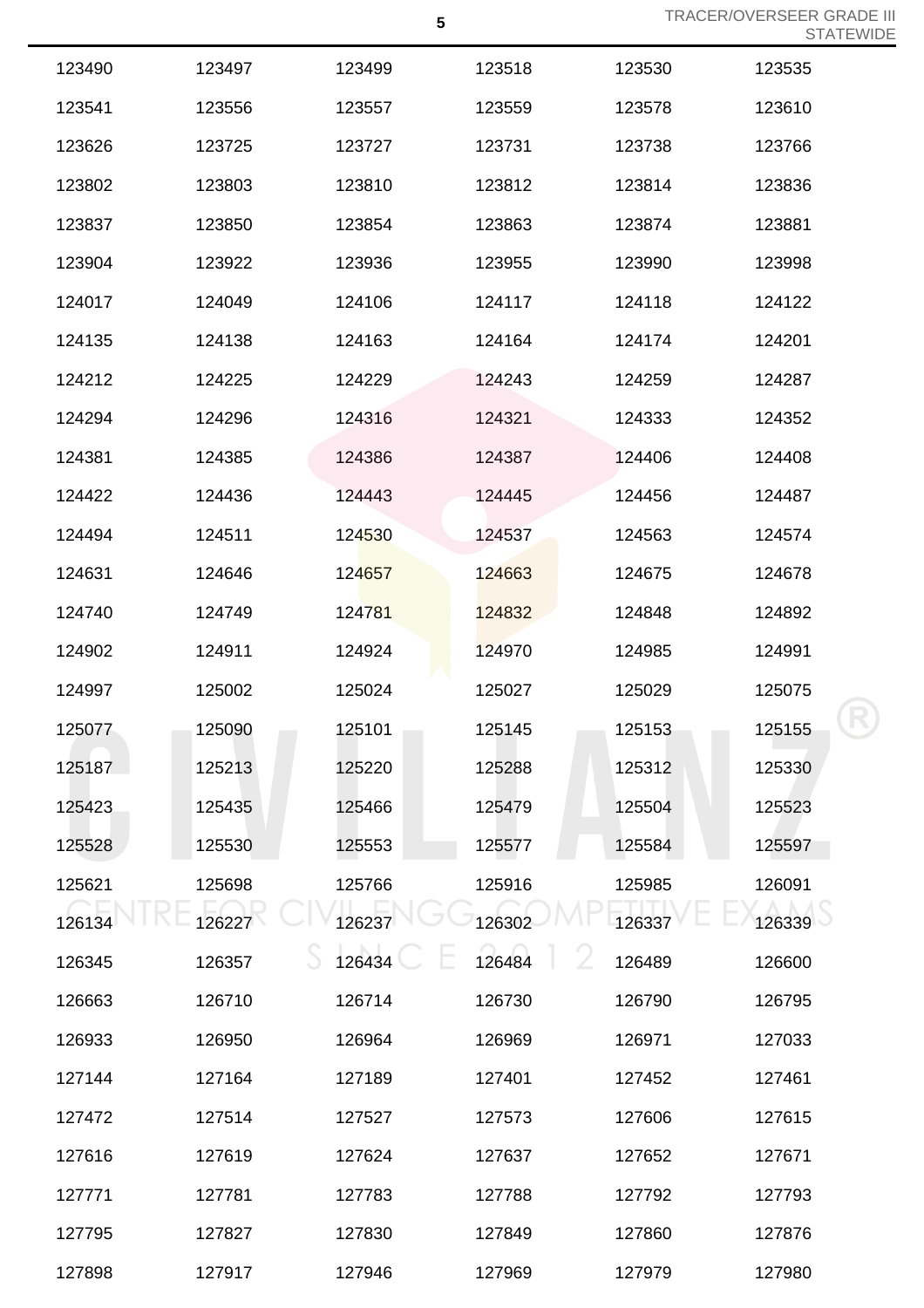|        |        |        |        |        | _______ |
|--------|--------|--------|--------|--------|---------|
| 128034 | 128060 | 128135 | 128172 | 128226 | 128235  |
| 128275 | 128276 | 128283 | 128301 | 128309 | 128371  |
| 128380 | 128415 | 128446 | 128452 | 128466 | 128475  |
| 128502 | 128523 | 128533 | 128546 | 128609 | 128654  |
| 128655 | 128659 | 128664 | 128704 | 128742 | 128748  |
| 128777 | 128780 | 128798 | 128801 | 128823 | 128855  |
| 128873 | 128876 | 128994 | 129002 | 129011 | 129013  |
| 129032 | 129038 | 129071 | 129086 | 129091 | 129137  |
| 129159 | 129176 | 129190 | 129195 | 129213 | 129221  |
| 129225 | 129236 | 129244 | 129246 | 129250 | 129274  |
| 129309 | 129310 | 129399 | 129400 | 129407 | 129410  |
| 129481 | 129502 | 129517 | 129522 | 129569 | 129570  |
| 129591 | 129592 | 129600 | 129601 | 129608 | 129642  |
| 129673 | 129745 | 129781 | 129803 | 129825 | 129828  |
| 129857 | 129865 | 129866 | 129880 | 129916 | 129930  |
| 130002 | 130031 | 130034 | 130083 | 130099 | 130100  |
| 130101 | 130115 | 130163 | 130173 | 130183 | 130184  |
| 130190 | 130200 | 130226 | 130233 | 130235 | 130252  |
| 130258 | 130268 | 130275 | 130298 | 130302 | 130310  |
| 130393 | 130398 | 130429 | 130438 | 130459 | 130471  |
| 130514 | 130536 | 130602 | 130704 | 130911 | 131094  |
| 131134 | 131232 | 131295 | 131328 | 131411 | 131437  |
| 131455 | 131494 | 131496 | 131519 | 131544 | 131635  |
| 131705 | 131928 | 131962 | 132009 | 132038 | 132191  |
| 132255 | 132262 | 132330 | 132388 | 132447 | 132464  |
| 132575 | 132681 | 132694 | 132695 | 132739 | 132864  |
| 132932 | 132951 | 132974 | 133019 | 133024 | 133057  |
| 133099 | 133138 | 133157 | 133193 | 133239 | 133260  |
| 133276 | 133287 | 133305 | 133327 | 133344 | 133396  |
| 133407 | 133422 | 133520 | 133521 | 133581 | 133650  |
| 133652 | 133708 | 133745 | 133777 | 133893 | 133914  |
| 133951 | 133957 | 133960 | 134081 | 134115 | 134134  |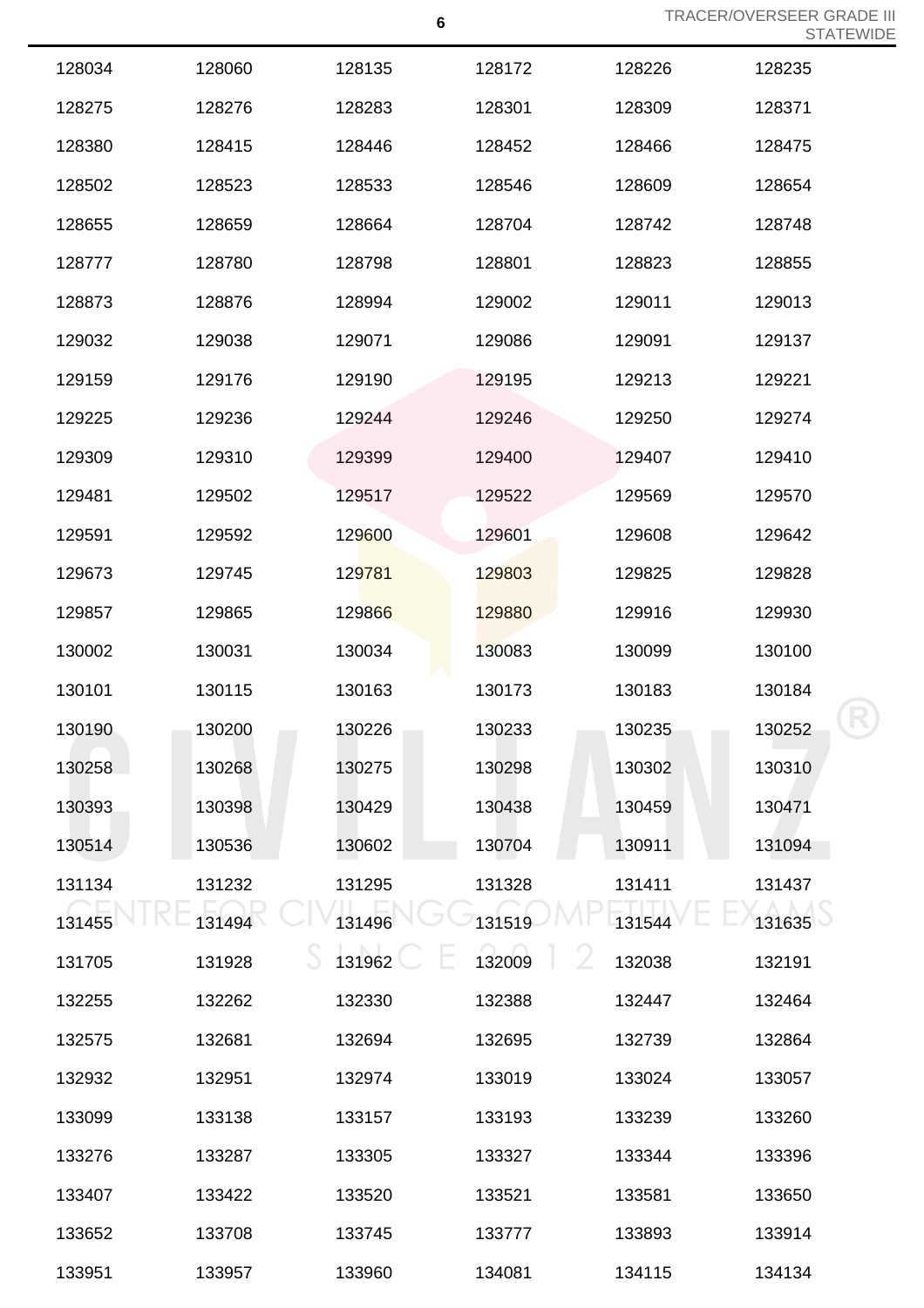| 134137 | 134142 | 134153 | 134169 | 134218 | 134241 |
|--------|--------|--------|--------|--------|--------|
| 134287 | 134340 | 134481 | 134596 | 134733 | 134826 |
| 134849 | 135004 | 135012 | 135103 | 135317 | 135574 |
| 135639 | 135727 | 135801 | 135847 | 135857 | 135965 |
| 136133 | 136151 | 136157 | 136162 | 136188 | 136209 |
| 136264 | 136289 | 136297 | 136325 | 136393 | 136434 |
| 136496 | 136504 | 136581 | 136591 | 136619 | 136701 |
| 136708 | 136713 | 136714 | 136734 | 136813 | 136917 |
| 136925 | 136959 | 136968 | 136989 | 137087 | 137095 |
| 137139 | 137142 | 137181 | 137237 | 137252 | 137268 |
| 137274 | 137282 | 137394 | 137436 | 137442 | 137497 |
| 137498 | 137600 | 137603 | 137619 | 137631 | 137670 |
| 137674 | 137734 | 137807 | 137946 | 138012 | 138032 |
| 138056 | 138062 | 138087 | 138186 | 138221 | 138289 |
| 138449 | 138570 | 138590 | 138689 | 138768 | 138788 |
| 138797 | 138819 | 138843 | 138847 | 138882 | 138915 |
| 138996 | 139114 | 139161 | 139193 | 139206 | 139211 |
| 139258 | 139436 | 139479 | 139487 | 139651 | 139834 |
| 139937 | 139942 | 140071 | 140101 | 140103 | 140141 |
| 140143 | 140150 | 140183 | 140245 | 140281 | 140291 |
| 140296 | 140301 | 140308 | 140333 | 140354 | 140410 |
| 140412 | 140440 | 140445 | 140469 | 140501 | 140504 |
| 140506 | 140521 | 140549 | 140595 | 140618 | 140629 |
| 140646 | 140685 | 140690 | 140706 | 140710 | 140727 |
| 140751 | 140754 | 140756 | 140803 | 140812 | 140816 |
| 140827 | 140839 | 140846 | 140864 | 140897 | 140902 |
| 140904 | 140916 | 140925 | 140939 | 140957 | 140958 |
| 140959 | 140965 | 140981 | 141012 | 141013 | 141042 |
| 141047 | 141051 | 141070 | 141091 | 141097 | 141146 |
| 141159 | 141163 | 141167 | 141171 | 141172 | 141214 |
| 141219 | 141246 | 141253 | 141327 | 141340 | 141356 |
| 141377 | 141379 | 141402 | 141469 | 141497 | 141534 |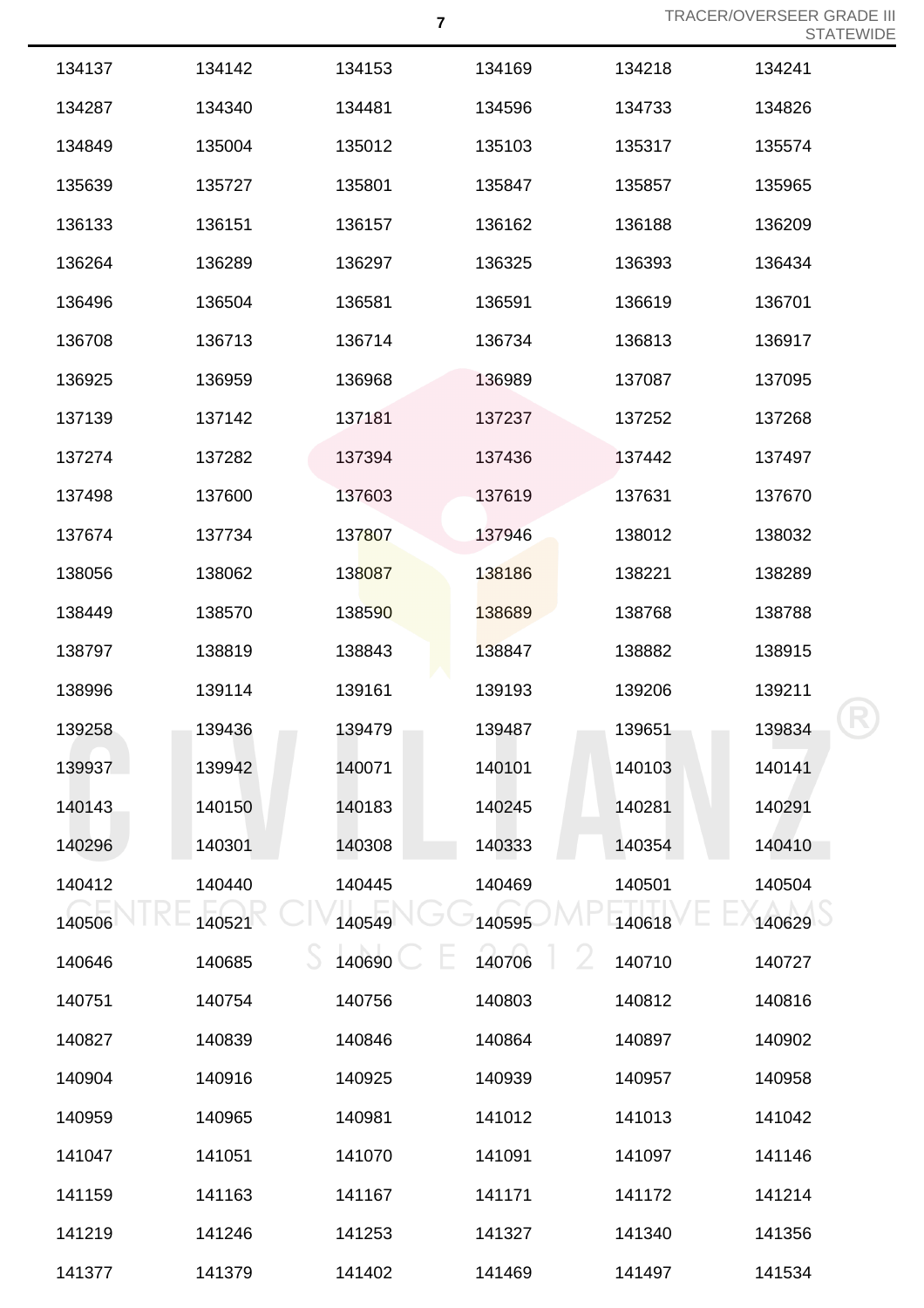|        |        |        |        |        | ◡ ╷┌╮ ╷ ∟ |
|--------|--------|--------|--------|--------|-----------|
| 141548 | 141555 | 141616 | 141636 | 141646 | 141667    |
| 141687 | 141698 | 141717 | 141839 | 141857 | 141885    |
| 141896 | 141909 | 141915 | 141931 | 141995 | 142006    |
| 142020 | 142027 | 142074 | 142087 | 142144 | 142157    |
| 142163 | 142173 | 142189 | 142218 | 142221 | 142250    |
| 142271 | 142290 | 142357 | 142366 | 142389 | 142394    |
| 142400 | 142410 | 142558 | 142588 | 142603 | 142613    |
| 142650 | 142729 | 142730 | 142744 | 142781 | 142817    |
| 142864 | 142914 | 142962 | 143033 | 143040 | 143127    |
| 143274 | 143275 | 143303 | 143360 | 143414 | 143434    |
| 143512 | 143526 | 143626 | 143656 | 143657 | 143679    |
| 143724 | 143725 | 143752 | 143758 | 143805 | 143863    |
| 143939 | 143957 | 143986 | 144063 | 144129 | 144137    |
| 144157 | 144206 | 144232 | 144373 | 144409 | 144516    |
| 144589 | 144590 | 144643 | 144694 | 144721 | 144742    |
| 144747 | 144835 | 144886 | 144902 | 144938 | 144969    |
| 144982 | 145061 | 145099 | 145101 | 145125 | 145224    |
| 145307 | 145422 | 145598 | 145609 | 145625 | 145633    |
| 145648 | 145687 | 145730 | 145764 | 145860 | 145872    |
| 145885 | 145887 | 145893 | 145896 | 145929 | 145990    |
| 145997 | 146058 | 146094 | 146117 | 146131 | 146149    |
| 146196 | 146202 | 146239 | 146252 | 146259 | 146261    |
| 146267 | 146274 | 146282 | 146289 | 146340 | 146389    |
| 146439 | 146447 | 146473 | 146516 | 146537 | 146572    |
| 146585 | 146596 | 146603 | 146606 | 146612 | 146618    |
| 146648 | 146687 | 146711 | 146752 | 146756 | 146776    |
| 146806 | 146855 | 146876 | 146885 | 146903 | 146953    |
| 146954 | 147050 | 147111 | 147161 | 147170 | 147175    |
| 147198 | 147269 | 147303 | 147370 | 147377 | 147454    |
| 147457 | 147531 | 147627 | 147670 | 147696 | 147728    |
| 147740 | 147752 | 147776 | 147885 | 147906 | 147912    |
| 147933 | 147936 | 147982 | 148004 | 148012 | 148018    |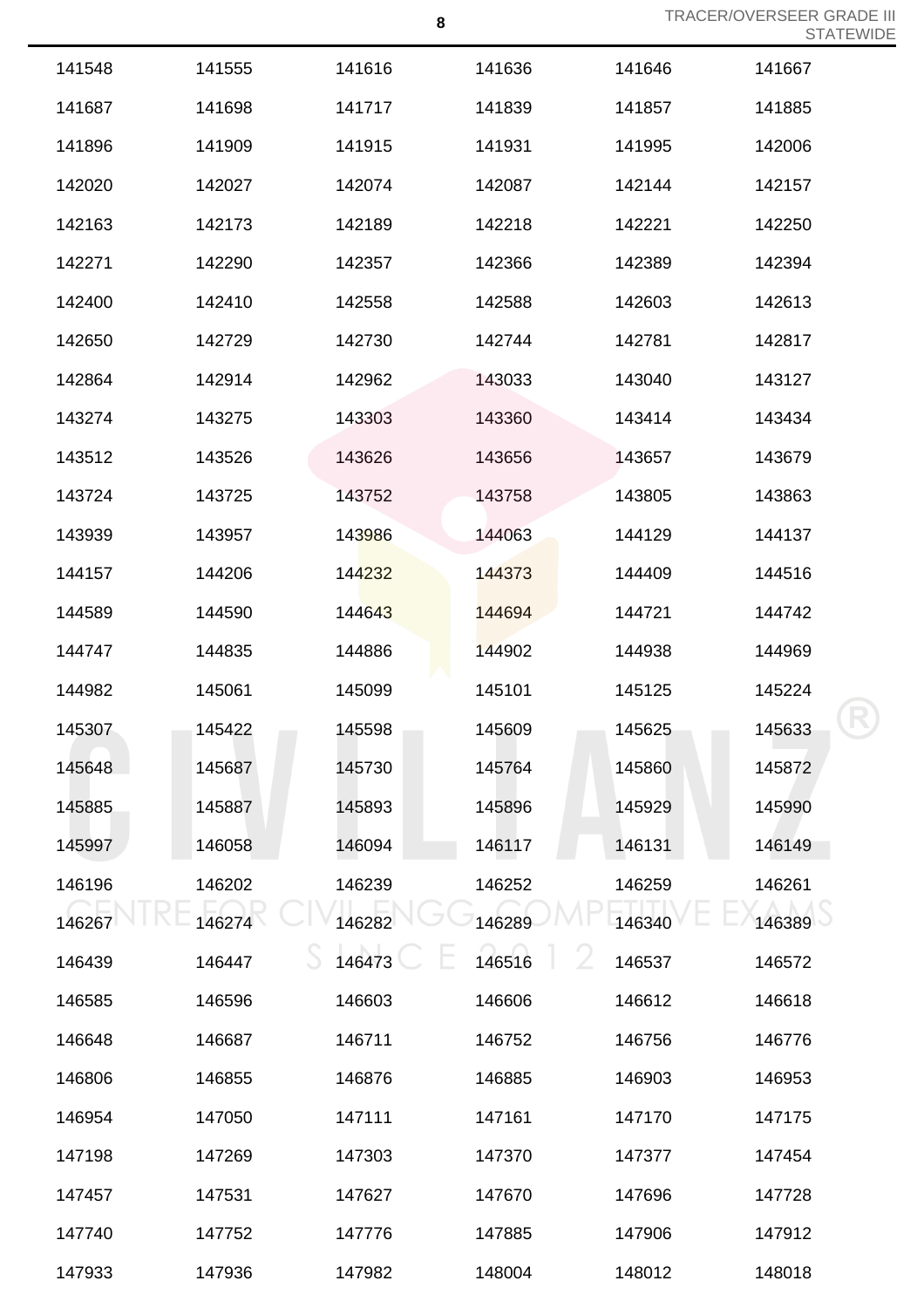$\bm{\mathsf{R}}$ 

| 148070 | 148182 | 148190 | 148280                    | 148294                  | 148376 |
|--------|--------|--------|---------------------------|-------------------------|--------|
| 148420 | 148433 | 148446 | 148473                    | 148732                  | 148754 |
| 148769 | 148771 | 148890 | 148902                    | 148907                  | 148911 |
| 148912 | 148922 | 148944 | 148998                    | 149022                  | 149126 |
| 149191 | 149214 | 149226 | 149232                    | 149255                  | 149336 |
| 149349 | 149353 | 149368 | 149370                    | 149445                  | 149448 |
| 149473 | 149541 | 149564 | 149649                    | 149679                  | 149680 |
| 149699 | 149709 | 149725 | 149727                    | 149728                  | 149740 |
| 149753 | 149802 | 149808 | 149864                    | 149870                  | 149889 |
| 149919 | 149953 | 149959 | 149993                    | 149994                  | 149998 |
| 150020 | 150048 |        |                           |                         |        |
|        |        |        | <b>Supplementary List</b> |                         |        |
|        |        |        | Ezhava/Thiyya/Billava     |                         |        |
| 100062 | 100781 | 100970 | 101105                    | 101247                  | 101316 |
| 101327 | 101397 | 101864 | 101867                    | 102050                  | 102112 |
| 102302 | 102910 | 103027 | 103055                    | 103560                  | 104008 |
| 104456 | 105228 | 105699 | 106127                    | 106700                  | 107085 |
| 107408 | 108053 | 108142 | 108269                    | 108380                  | 108465 |
| 108478 | 108634 | 108986 | 109050                    | 109071                  | 109281 |
| 109449 | 109453 | 109534 | 109606                    | 109619                  | 109719 |
| 109803 | 109951 | 109971 | 110373                    | 110546                  | 110636 |
| 110725 | 110800 | 112036 | 112174                    | 112763                  | 113525 |
| 113538 | 113655 | 113889 | 114037                    | 114038                  | 114310 |
| 114420 | 115779 | 115877 | 117157                    | $\mathcal{L}$<br>117160 | 117171 |
| 117405 | 117422 | 117494 | 117672                    | 119278                  | 119575 |
| 119579 | 119610 | 119723 | 120392                    | 121129                  | 122766 |
| 122837 | 123100 | 123344 | 123381                    | 123489                  | 123988 |
| 124280 | 124288 | 124376 | 124469                    | 124905                  | 125310 |
| 125474 | 126563 | 126566 | 127236                    | 127265                  | 127456 |
| 127584 | 127663 | 127672 | 127838                    | 127842                  | 127854 |
| 127889 | 127925 | 127966 | 128016                    | 128058                  | 128087 |
| 128409 | 128424 | 128464 | 128566                    | 128707                  | 128778 |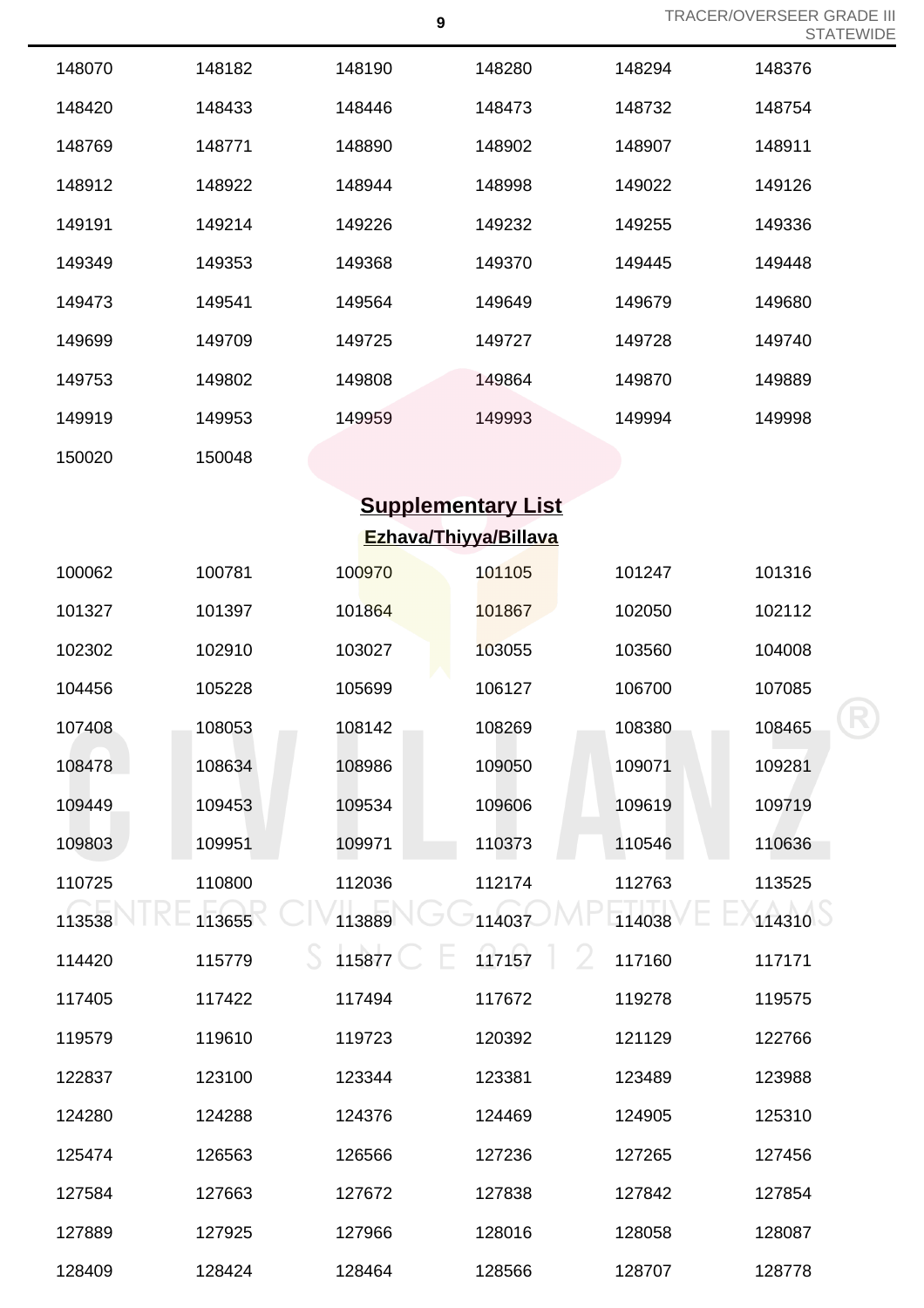|        |        |                        |        |        | ◡ <sub>╹</sub> / ┐ ៲ ∟ |
|--------|--------|------------------------|--------|--------|------------------------|
| 128802 | 128816 | 128848                 | 129052 | 129133 | 129351                 |
| 129408 | 129478 | 129552                 | 129644 | 129929 | 129958                 |
| 129989 | 130054 | 130121                 | 130123 | 130146 | 130323                 |
| 130439 | 130465 | 130552                 | 130984 | 131152 | 131672                 |
| 131679 | 132200 | 132276                 | 132314 | 132438 | 132734                 |
| 132991 | 133255 | 133379                 | 133510 | 133579 | 133906                 |
| 134140 | 134183 | 134194                 | 134424 | 134518 | 134827                 |
| 135609 | 136149 | 136349                 | 136416 | 136639 | 136685                 |
| 136780 | 136995 | 137011                 | 137337 | 137425 | 137474                 |
| 137483 | 137758 | 138222                 | 139100 | 139241 | 139321                 |
| 139710 | 140043 | 140216                 | 140374 | 140451 | 140578                 |
| 140651 | 140701 | 140940                 | 141092 | 141102 | 141165                 |
| 141174 | 141292 | 141418                 | 141585 | 141607 | 141705                 |
| 141864 | 141894 | 142100                 | 142112 | 142212 | 142254                 |
| 142338 | 142449 | 142485                 | 142586 | 142981 | 143070                 |
| 143540 | 143747 | 143780                 | 143967 | 144041 | 144279                 |
| 144400 | 144850 | 144870                 | 144964 | 145284 | 145467                 |
| 145557 | 145934 | 146004                 | 146039 | 146084 | 146140                 |
| 146223 | 146292 | 146592                 | 146605 | 146619 | 147049                 |
| 147053 | 147196 | 147234                 | 147480 | 147532 | 147784                 |
| 148185 | 148313 | 148339                 | 148541 | 149042 | 149082                 |
| 149247 | 149308 | 149482                 |        |        |                        |
|        |        | <b>Scheduled Caste</b> |        |        |                        |
| 101455 | 101603 | 101625                 | 101841 | 102377 | 102654                 |

| 101455 | 101603 | 101625 | 101841 | 102377 | 102654 |
|--------|--------|--------|--------|--------|--------|
| 103080 | 103409 | 103703 | 106196 | 106318 | 107558 |
| 108334 | 108670 | 108860 | 109006 | 109420 | 109662 |
| 109785 | 109862 | 110085 | 110439 | 111652 | 112040 |
| 112970 | 113305 | 113871 | 114138 | 114321 | 114618 |
| 114751 | 114788 | 114905 | 115046 | 115610 | 115721 |
| 116591 | 116766 | 116805 | 116862 | 117654 | 117960 |
| 118197 | 118631 | 119630 | 120249 | 120312 | 120457 |
| 120979 | 121669 | 121766 | 122124 | 122479 | 122970 |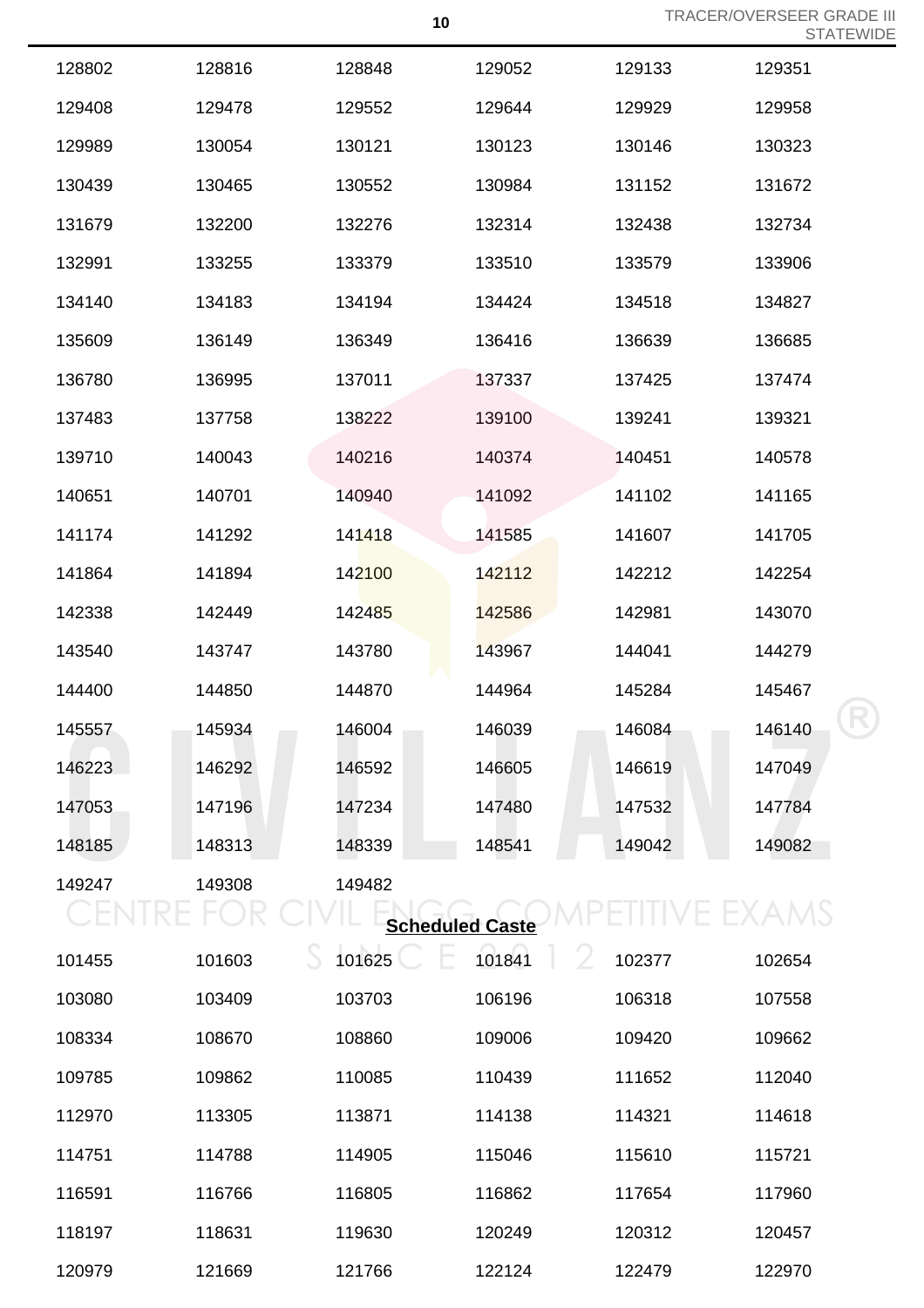|        |        |        |                        |             | SIAI   |
|--------|--------|--------|------------------------|-------------|--------|
| 123004 | 123315 | 123622 | 123624                 | 123769      | 123930 |
| 123974 | 124150 | 124238 | 124680                 | 124756      | 124800 |
| 124853 | 124960 | 125108 | 125494                 | 126151      | 127100 |
| 127158 | 127330 | 127760 | 127998                 | 128179      | 128246 |
| 128425 | 129090 | 129138 | 129298                 | 129335      | 129531 |
| 129701 | 129846 | 130038 | 130237                 | 130351      | 131111 |
| 131131 | 131663 | 131856 | 131857                 | 132967      | 133144 |
| 134758 | 135455 | 135483 | 135750                 | 135932      | 135934 |
| 136121 | 136380 | 137478 | 137491                 | 137967      | 138163 |
| 138231 | 138321 | 138950 | 139244                 | 139600      | 140213 |
| 140581 | 140880 | 141289 | 141847                 | 141921      | 142160 |
| 142465 | 142673 | 143219 | 143237                 | 144966      | 145244 |
| 145448 | 145719 | 146046 | 146320                 | 146788      | 147216 |
| 147383 | 147868 | 147960 | 148053                 | 148815      | 149268 |
| 150012 |        |        |                        |             |        |
|        |        |        | <b>Scheduled Tribe</b> |             |        |
| 101691 | 102674 | 103789 | 104347                 | 104796      | 105238 |
| 106422 | 115382 | 118618 | 118891                 | 119335      | 119561 |
| 119674 | 119760 | 119867 | 119946                 | 120031      | 120201 |
| 120572 | 121350 | 121409 | 121527                 | 121625      | 121684 |
| 121706 | 121736 | 121772 | 121835                 | 121870      | 121884 |
| 121903 | 121913 | 121953 | 122024                 | 122333      | 122435 |
| 122446 | 122492 | 122530 | 122582                 | 123958      | 125728 |
| 127294 | 130591 | 132953 | 133112                 | 2<br>134722 | 135013 |
| 135864 | 136609 | 144688 | 144691                 | 144712      | 144750 |
| 144829 | 144872 | 144894 | 144921                 | 145000      | 145032 |
| 145040 | 145059 | 145084 | 145152                 | 145199      | 145222 |

149123 149151 149210 149323 149432

149663 149694 149858 149980 149983

 145265 145279 145328 145363 145394 145551 145726 145733 147079 147139 147712 147975 148382 148500 148853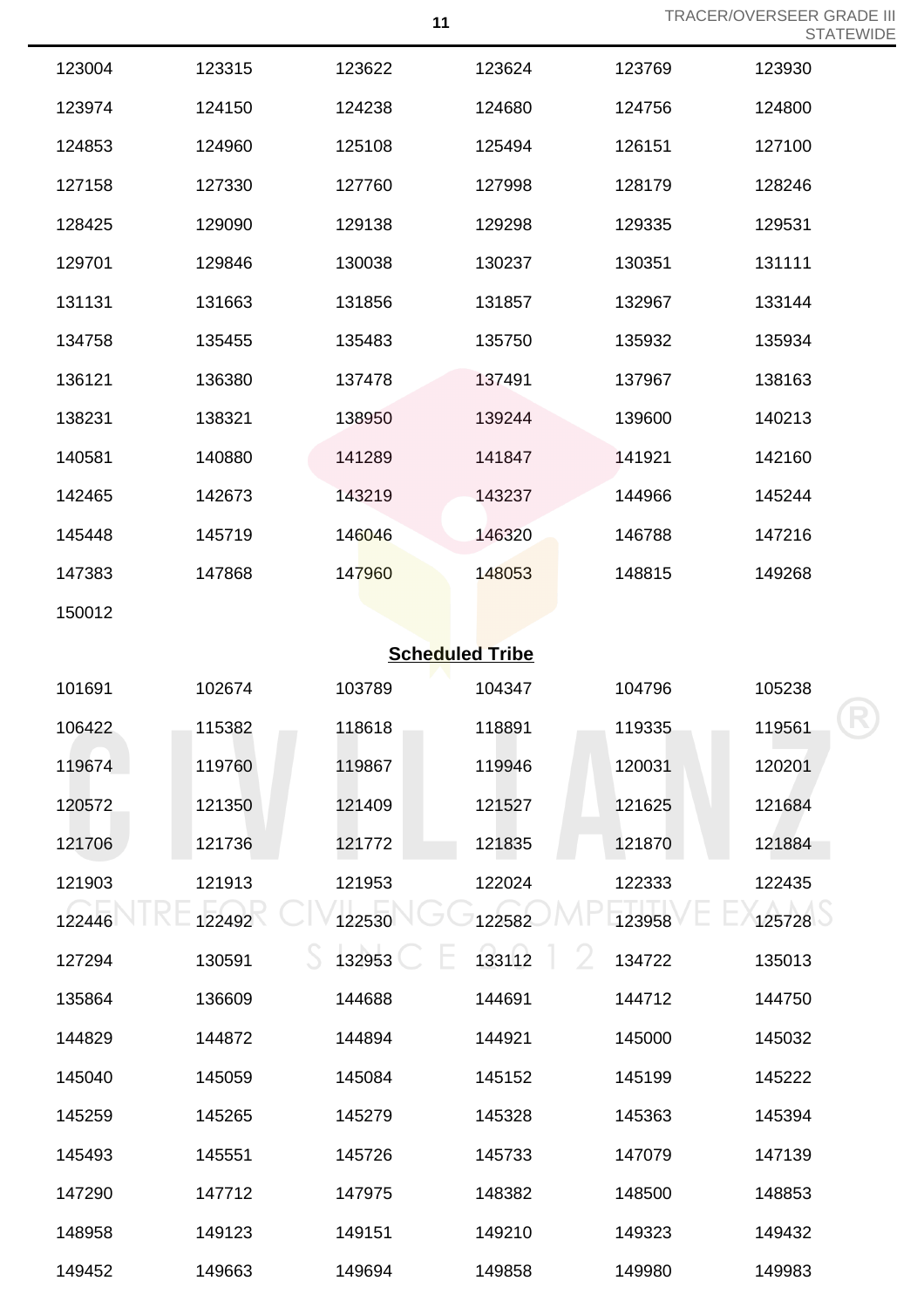| 150010        | 150044 | 150096 |        |        |        |  |
|---------------|--------|--------|--------|--------|--------|--|
| <b>Muslim</b> |        |        |        |        |        |  |
| 100252        | 100293 | 100826 | 101613 | 102104 | 102558 |  |
| 102631        | 102723 | 102923 | 103324 | 103937 | 104096 |  |
| 104136        | 104180 | 104278 | 104351 | 104917 | 105651 |  |
| 105722        | 105945 | 106541 | 106558 | 106938 | 107159 |  |
| 108382        | 108766 | 108839 | 108937 | 109018 | 109046 |  |
| 109058        | 109126 | 109167 | 109242 | 109418 | 109635 |  |
| 109879        | 110027 | 110104 | 110147 | 110301 | 110702 |  |
| 110731        | 110765 | 110768 | 110903 | 111040 | 111290 |  |
| 112453        | 112972 | 113392 | 113486 | 113876 | 113885 |  |
| 114454        | 114548 | 116465 | 116709 | 118646 | 118824 |  |
| 119372        | 119874 | 119998 | 120310 | 120777 | 121275 |  |
| 121593        | 121615 | 121703 | 121742 | 122029 | 122034 |  |
| 122132        | 122608 | 122698 | 122710 | 122773 | 122801 |  |
| 122819        | 122842 | 123150 | 123199 | 123355 | 123416 |  |
| 123513        | 123515 | 123584 | 123620 | 123653 | 123858 |  |
| 123917        | 123926 | 124043 | 124084 | 124305 | 124392 |  |
| 124794        | 124836 | 125138 | 125201 | 125233 | 125250 |  |
| 125302        | 125557 | 125608 | 125928 | 126022 | 126078 |  |
| 126598        | 126765 | 126783 | 127046 | 128043 | 128100 |  |
| 128997        | 129807 | 130043 | 130134 | 130170 | 130300 |  |
| 130842        | 130990 | 131957 | 132324 | 133564 | 133882 |  |
| 134088        | 134104 | 134188 | 134368 | 134395 | 135287 |  |
| 135304        | 135763 | 135765 | 136044 | 136068 | 136076 |  |
| 136135        | 136164 | 136236 | 136285 | 136320 | 136408 |  |
| 136426        | 136482 | 136532 | 136719 | 136720 | 136745 |  |
| 136761        | 136855 | 136857 | 136880 | 136971 | 137028 |  |
| 137037        | 137054 | 137117 | 137187 | 137205 | 137322 |  |
| 137327        | 137449 | 137464 | 137507 | 137601 | 137696 |  |
| 137702        | 138107 | 138246 | 138275 | 138309 | 138415 |  |

138697 139071 139124 139268 139276

 $\sqrt{6}$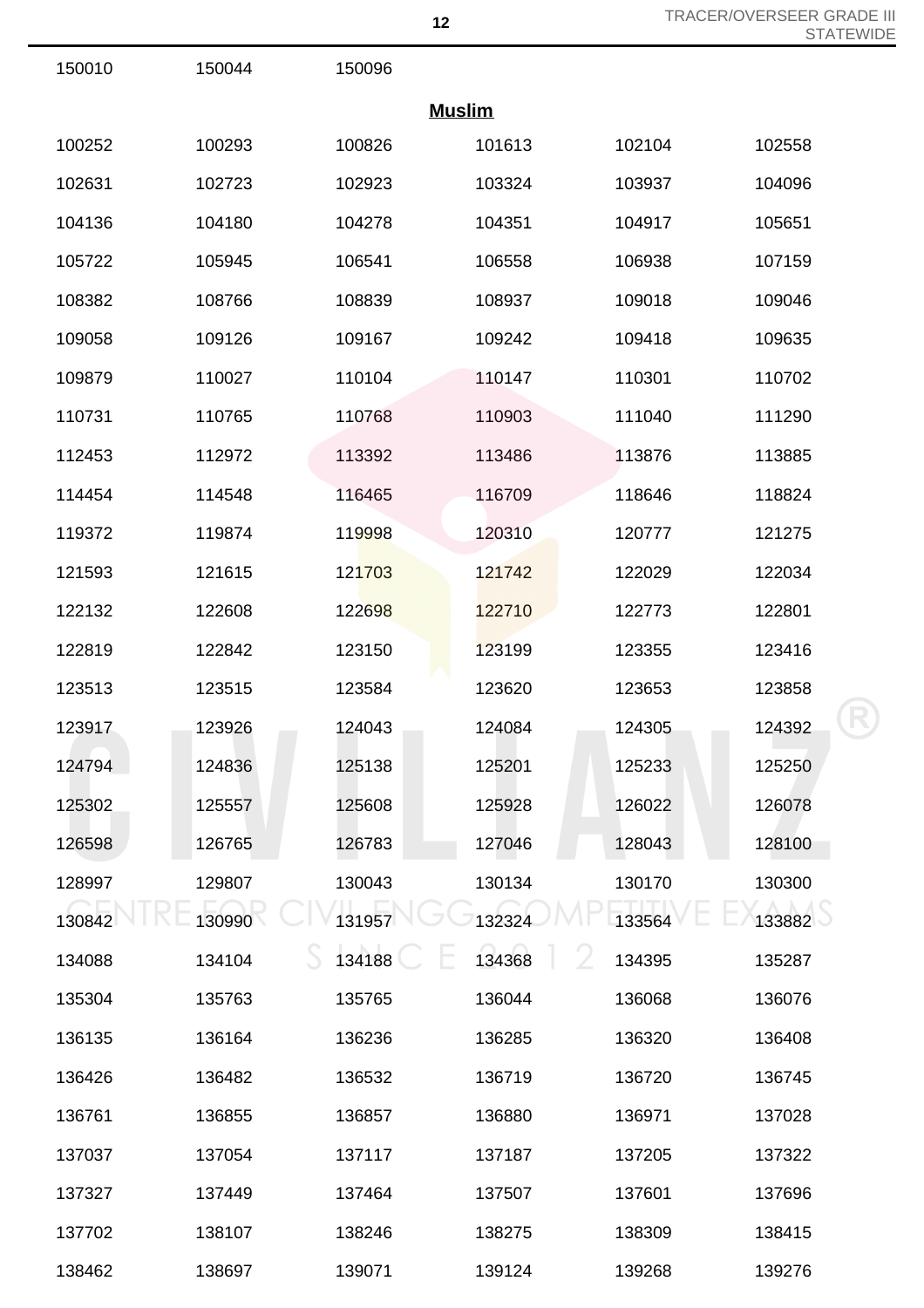|                            |        |            |        |        | 5 I A I E V |  |  |
|----------------------------|--------|------------|--------|--------|-------------|--|--|
| 139285                     | 139470 | 139634     | 139638 | 139650 | 139670      |  |  |
| 139813                     | 139909 | 139933     | 140005 | 141382 | 141552      |  |  |
| 141665                     | 142355 | 142607     | 142615 | 143198 | 144112      |  |  |
| 144283                     | 144642 | 144821     | 145245 | 145662 | 145689      |  |  |
| 146767                     | 147302 | 147313     | 149742 |        |             |  |  |
| <b>Latin Catholics/A.I</b> |        |            |        |        |             |  |  |
| 100111                     | 100171 | 100770     | 102276 | 102516 | 103296      |  |  |
| 103460                     | 103542 | 103688     | 104107 | 104125 | 104184      |  |  |
| 104336                     | 105221 | 105312     | 105784 | 105830 | 105840      |  |  |
| 106049                     | 106514 | 107321     | 107771 | 107811 | 107836      |  |  |
| 107957                     | 108096 | 108292     | 108453 | 108460 | 108578      |  |  |
| 108729                     | 108843 | 109068     | 110092 | 110168 | 110326      |  |  |
| 111339                     | 112854 | 113762     | 116949 | 117264 | 119199      |  |  |
| 120583                     | 123018 | 123162     | 123309 | 123613 | 123679      |  |  |
| 123840                     | 124148 | 124224     | 124510 | 124532 | 124567      |  |  |
| 124614                     | 124625 | 124786     | 124916 | 125252 | 125555      |  |  |
| 125614                     | 125967 | 126773     | 126883 | 127293 | 128035      |  |  |
| 132496                     | 144622 | 145707     |        |        |             |  |  |
|                            |        | <b>OBC</b> |        |        |             |  |  |
| 102345                     | 103256 | 103264     | 105066 | 107450 | 108807      |  |  |
| 111637                     | 112269 | 113680     | 113839 | 121399 | 122154      |  |  |
| 124013                     | 126902 | 127453     | 127722 | 129318 | 129422      |  |  |
| 129466                     | 129494 | 129976     | 131538 | 132208 | 133759      |  |  |
| 137513                     | 140198 | 141124     | 141521 | 141820 | 141934      |  |  |
| 142059                     | 142561 | 143034     | 143509 | 144259 | 144774      |  |  |
| 144896                     | 145866 | 146522     | 147089 | 147094 | 147108      |  |  |
| 147233                     | 147479 | 147767     | 147769 | 148624 | 148846      |  |  |
| 149166                     | 149431 | 149803     | 149915 |        |             |  |  |
| <u>Viswakarma</u>          |        |            |        |        |             |  |  |
| 100672                     | 101052 | 101962     | 102724 | 102831 | 102884      |  |  |
| 103747                     | 108355 | 108870     | 109178 | 109786 | 112861      |  |  |
| 113378                     | 113558 | 113740     | 114446 | 114891 | 115885      |  |  |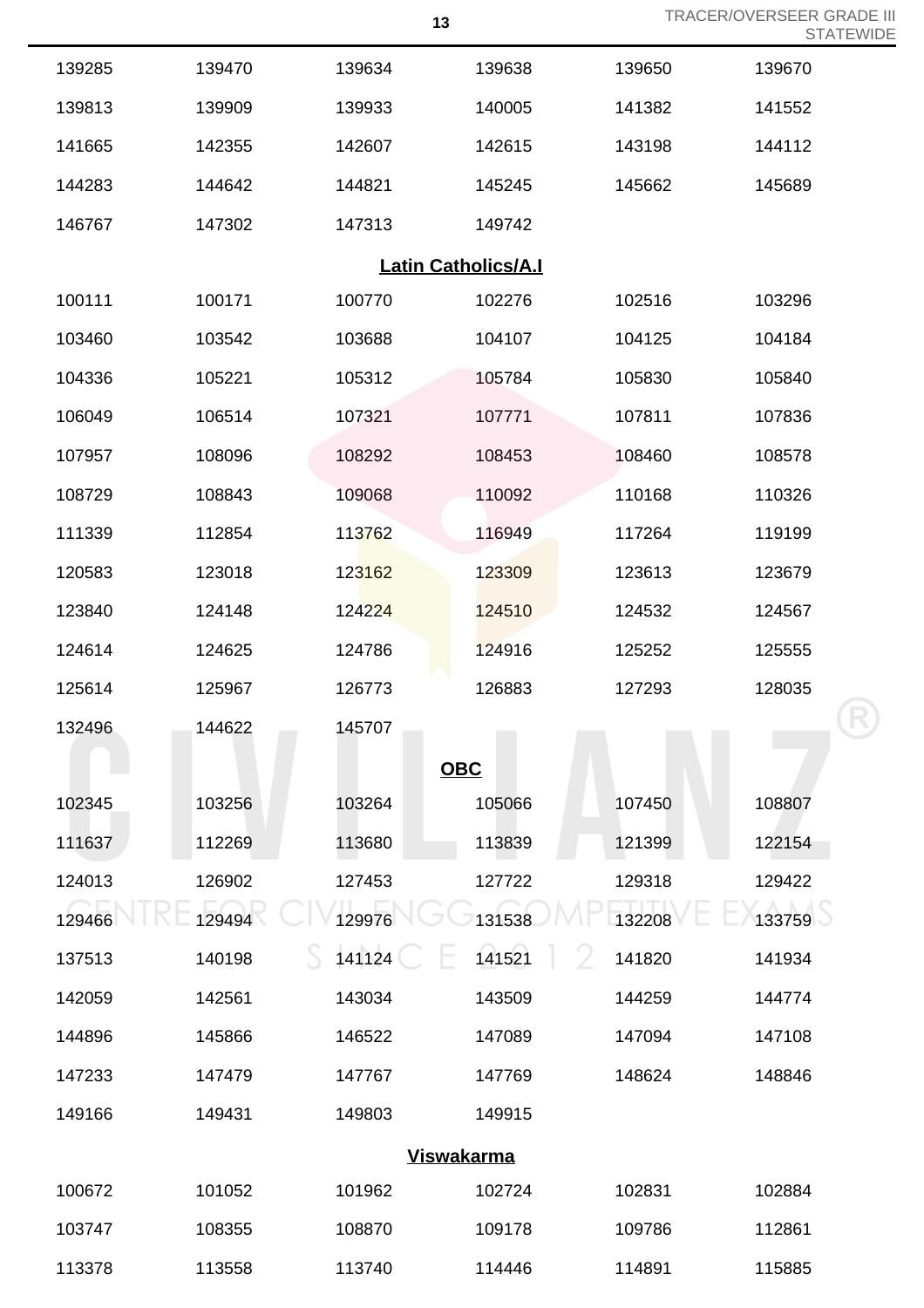|                                                                | 14           |              |                    |              | <b>TRACER/OVERSEER GRADE III</b><br><b>STATEWIDE</b> |  |  |
|----------------------------------------------------------------|--------------|--------------|--------------------|--------------|------------------------------------------------------|--|--|
| 117554                                                         | 120251       | 121815       | 123448             | 123786       | 123825                                               |  |  |
| 124849                                                         | 125418       | 125449       | 128230             | 128448       | 128764                                               |  |  |
| 129333                                                         | 131478       | 132425       | 134669             | 135480       | 136198                                               |  |  |
| 136812                                                         | 136924       | 136983       | 137555             | 138162       | 138693                                               |  |  |
| 141022                                                         | 141342       | 142575       | 144344             | 147201       | 147739                                               |  |  |
| 149013                                                         | 149302       | 149335       | 149897             |              |                                                      |  |  |
| <b>SIUC Nadar</b>                                              |              |              |                    |              |                                                      |  |  |
| 100413                                                         | 101561       | 101801       | 102487             | 102637       | 102788                                               |  |  |
| 102946                                                         | 103174       | 103193       | 103316             | 104070       | 104912                                               |  |  |
| 105506                                                         | 105885       | 105978       | 107777             | 107845       |                                                      |  |  |
| <b>Scheduled Caste Converts to Christianity</b>                |              |              |                    |              |                                                      |  |  |
| 100209                                                         | 107886       | 109529       | 114108             | 119445       | 120871                                               |  |  |
| 120975                                                         | 121174       | 121907       | 123431             | 127163       | 128069                                               |  |  |
| 128471                                                         | 128901       | 133479       | 134428             | 147548       |                                                      |  |  |
|                                                                |              |              | <b>Dheevara</b>    |              |                                                      |  |  |
| 108803                                                         | 109488       | 110976       | 115752             | 115838       | 116485                                               |  |  |
| 116578                                                         | 116590       | 116722       | 120061             | 124565       | 125356                                               |  |  |
| 125891                                                         | 128515       | 128889       | 129125             | 146234       |                                                      |  |  |
|                                                                |              |              | <b>Hindu Nadar</b> |              |                                                      |  |  |
| 100523                                                         | 100694       | 100762       | 100784             | 101012       | 101265                                               |  |  |
| 101540                                                         | 102178       | 102701       | 104054             | 104580       | 106299                                               |  |  |
| 107258                                                         | 108042       | 108046       | 134414             | 135402       |                                                      |  |  |
| <b>List of Differently Abled Candidates for 3% Reservation</b> |              |              |                    |              |                                                      |  |  |
| <b>Low Vision</b>                                              |              |              |                    |              |                                                      |  |  |
| 105642 DA-LV                                                   | 106542 DA-LV | 106844 DA-LV | 108106 DA-LV       | 112306 DA-LV | 112506 DA-LV                                         |  |  |
| 113306 DA-LV                                                   | 115748 DA-LV | 118145 DA-LV | 118542 DA-LV       | 126470 DA-LV | 135312 DA-LV                                         |  |  |
| 135314 DA-LV                                                   | 138020 DA-LV | 140123 DA-LV | 140127 DA-LV       | 143818 DA-LV | 145317 DA-LV                                         |  |  |
| 147944 DA-LV                                                   | 147947 DA-LV |              |                    |              |                                                      |  |  |
| <b>Hearing Impairment</b>                                      |              |              |                    |              |                                                      |  |  |
| 104442 DA-HI                                                   | 106843 DA-HI | 107843 DA-HI | 108506 DA-HI       | 111706 DA-HI | 113707 DA-HI                                         |  |  |
| 118342 DA-HI                                                   | 123629 DA-HI | 124689 DA-HI | 125349 DA-HI       | 125350 DA-HI | 125609 DA-HI                                         |  |  |
| 125610 DA-HI                                                   | 132475 DA-HI | 132478 DA-HI | 132812 DA-HI       | 134010 DA-HI | 134211 DA-HI                                         |  |  |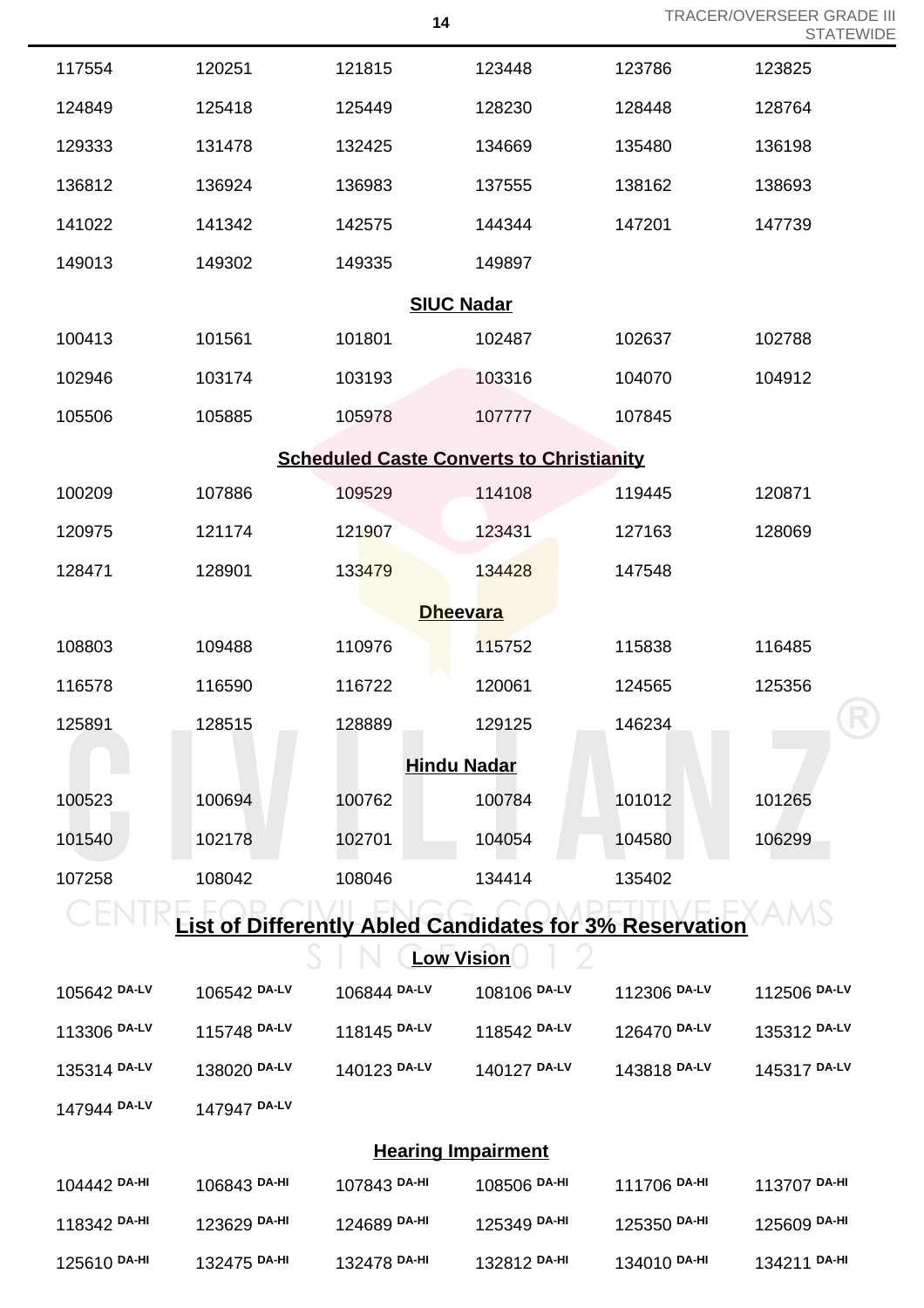| 135812 DA-HI                                 | 136022 DA-HI    | 138018 DA-HI    | 139017 DA-HI    | 140125 DA-HI    | 142916 DA-HI    |  |
|----------------------------------------------|-----------------|-----------------|-----------------|-----------------|-----------------|--|
| 145318 DA-HI                                 | 147439 DA-HI    | 147946 DA-HI    |                 |                 |                 |  |
| <b>Locomotor Disability / Cerebral Palsy</b> |                 |                 |                 |                 |                 |  |
| 100051 DA-LD/CP                              | 100058 DA-LD/CP | 100059 DA-LD/CP | 100060 DA-LD/CP | 100943 DA-LD/CP | 103243 DA-LD/CP |  |
| 104443 DA-LD/CP                              | 105242 DA-LD/CP | 106842 DA-LD/CP | 108107 DA-LD/CP | 108108 DA-LD/CP | 108706 DA-LD/CP |  |
| 109906 DA-LD/CP                              | 112507 DA-LD/CP | 114397 DA-LD/CP | 115743 DA-LD/CP | 115749 DA-LD/CP | 119142 DA-LD/CP |  |
| 121685 DA-LD/CP                              | 122634 DA-LD/CP | 122635 DA-LD/CP | 122639 DA-LD/CP | 125809 DA-LD/CP | 126469 DA-LD/CP |  |
| 126471 DA-LD/CP                              | 126472 DA-LD/CP | 127576 DA-LD/CP | 129375 DA-LD/CP | 130174 DA-LD/CP | 130475 DA-LD/CP |  |
| 130674 DA-LD/CP                              | 130675 DA-LD/CP | 132811 DA-LD/CP | 135315 DA-LD/CP | 137217 DA-LD/CP | 138017 DA-LD/CP |  |
| 138517 DA-LD/CP                              | 140117 DA-LD/CP | 140124 DA-LD/CP | 140126 DA-LD/CP | 140616 DA-LD/CP | 143816 DA-LD/CP |  |
| 143819 DA-LD/CP                              | 145315 DA-LD/CP | 145740 DA-LD/CP | 149401 DA-LD/CP |                 |                 |  |

## CENTRE FOR CIVIL ENGG. COMPETITIVE EXAMS **SINCE 2012**